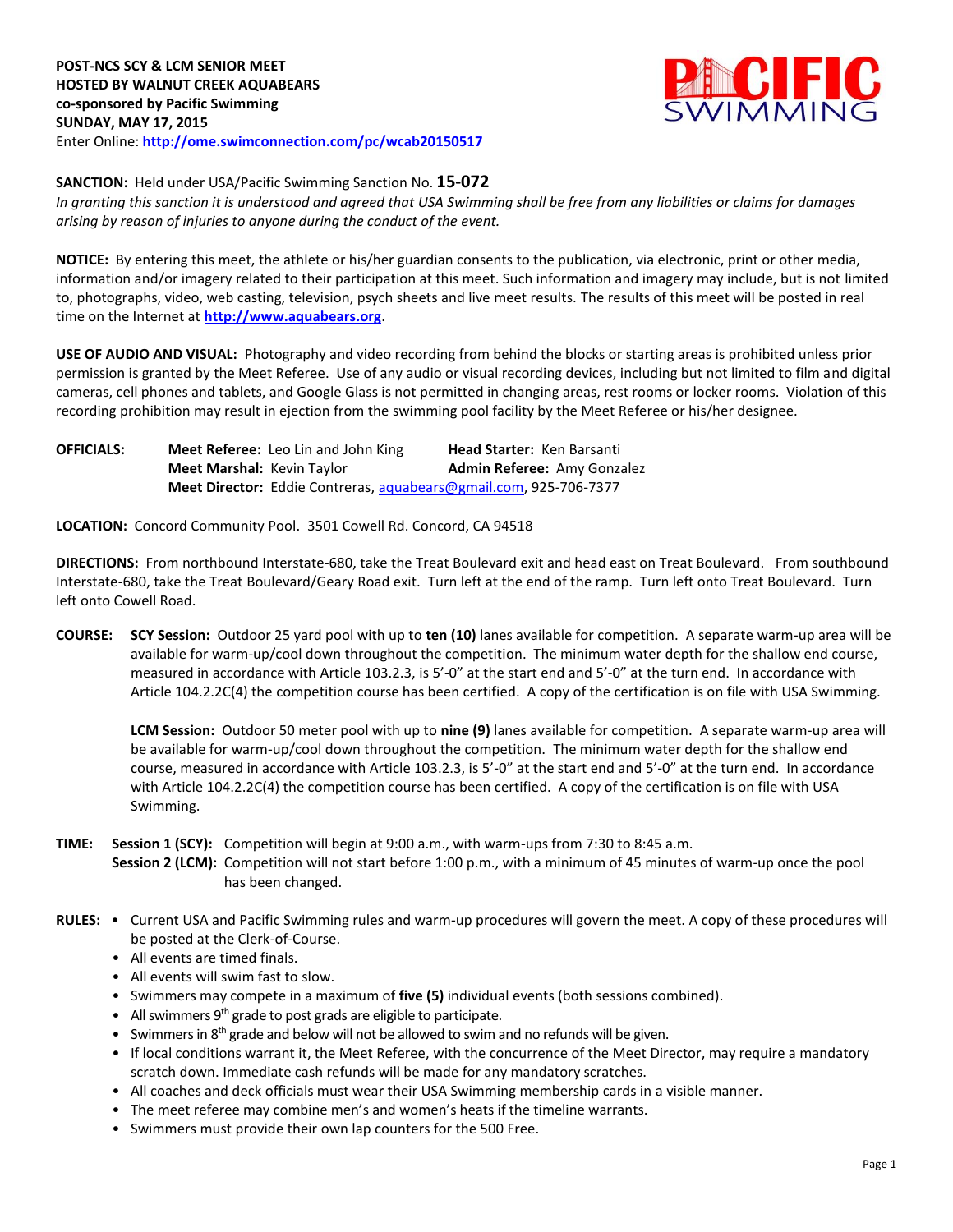• The 800 Free and 1500 Free will be swum alternating heats of each event. Swimmers must provide their own timers and lap counters for the 800 and 1500 Free.

**ATTENTION HIGH SCHOOL SWIMMERS (February through May):** If you are a high school swimmer in season, you need to be unattached from your USA-S team at this meet. It is the swimmers responsibility to be unattached from your USA-S team at this meet. You may unattached at the meet if necessary. This does not apply to swimmers swimming under the rules of the Nevada Interscholastic Activities Association (NIAA).

**UNACCOMPANIED SWIMMERS:** Any USA-S athlete-member competing at the meet must be accompanied by a USA Swimming member-coach for the purposes of athlete supervision during warm-up, competition and warm-down. If a coach-member of the athlete's USA-S Club does not attend the meet to serve in said supervisory capacity, it is the responsibility of the swimmer or the swimmer's legal guardian to arrange for supervision by a USA-S member-coach. The Meet Director or Meet Referee may assist the swimmer in making arrangements for such supervision; however, it is recommended that such arrangements be made in advance of the meet by the athlete's USA-S Club Member-Coach.

**RACING STARTS:** Swimmers must be certified by a USA-S member-coach as being proficient in performing a racing start, or must start the race in the water. It is the responsibility of the swimmer or the swimmer's legal guardian to ensure compliance with this requirement.

**RESTRICTIONS:** • Smoking and the use of other tobacco products is prohibited on the pool deck, in the locker rooms, in spectator

- seating, on standing areas and in all areas used by swimmers, during the meet and during warm-up periods.
- Sale and use of alcoholic beverages is prohibited at Diablo Valley College.
- No glass containers are allowed in the meet venue.
- Only swimmers, coaches, officials, and volunteers will be allowed on the pool deck.
- Changing into or out of swimsuits other than in locker rooms or other designated areas is prohibited.
- No tents, ez-ups, or chairs are allowed on the pool deck, except for those for coaches along the side of the pool.
- Destructive devices, to include but not limited to, explosive devices and equipment, firearms (open or concealed), blades, knives, mace, stun guns and blunt objects are strictly prohibited in the swimming facility and its surrounding areas. If observed, the Meet Referee or his/her designee may ask that these devices be stored safely away from the public or removed from the facility. Noncompliance may result in the reporting to law enforcement authorities and ejection from the facility. Law enforcement officers (LEO) are exempt per applicable laws.
- **ELIGIBILITY:**  Swimmers must be current members of USA-S and enter their name and registration number on the meet entry card as they are shown on their Registration Card. If this is not done, it may be difficult to match the swimmer with the registration and times database. The meet host will check all swimmer registrations against the SWIMS database and if not found to be registered, the Meet Director shall accept the registration at the meet (a \$10 surcharge will be added to the regular registration fee). Duplicate registrations will be refunded by mail.
	- This meet is a post high school champs shave and taper meet, therefore the meet is restricted to swimmers who are in ninth grade and older. USA Swimming cards and student body cards may be checked.
	- Disabled swimmers are welcome to attend this meet and should contact the Meet Director or Meet Referee regarding special accommodations.
	- Entries with **"NO TIME"** will be rejected.

**CHECK-IN:** The meet will be deck seeded. Swimmers must check-in at the Clerk-of-Course. Close of check‐in for all events shall be no more than 60 minutes before the estimated time of the start of the first heat of the event. No event shall be closed more than 30 minutes before the scheduled start of the session. Swimmers who do not check-in will not be allowed to compete in the event.

**SCRATCH RULE:** Swimmers entered in a timed final individual event that is seeded on the deck that have checked in for that event, must swim in the event unless they notify the clerk of the course before seeding for that event has begun that they wish to scratch. Failure to swim an event will result in being barred from their next individual event in which the swimmer is entered on that day or the next meet day, whichever if first.

**ENTRY FEES:** \$6.50 per individual event plus a \$10.00 per swimmer participation fee. Entries will be rejected if payment is not sent at time of request.

**ONLINE ENTRIES:** To enter online go to **<http://ome.swimconnection.com/pc/wcab20150517>** to receive an immediate entry confirmation this method requires payment by credit card. Swim Connection LLC charges a processing fee for this service, equal to \$1 per swimmer plus 5% of the total Entry Fees. Please note that the processing fee is a separate fee from the Entry Fees. If you do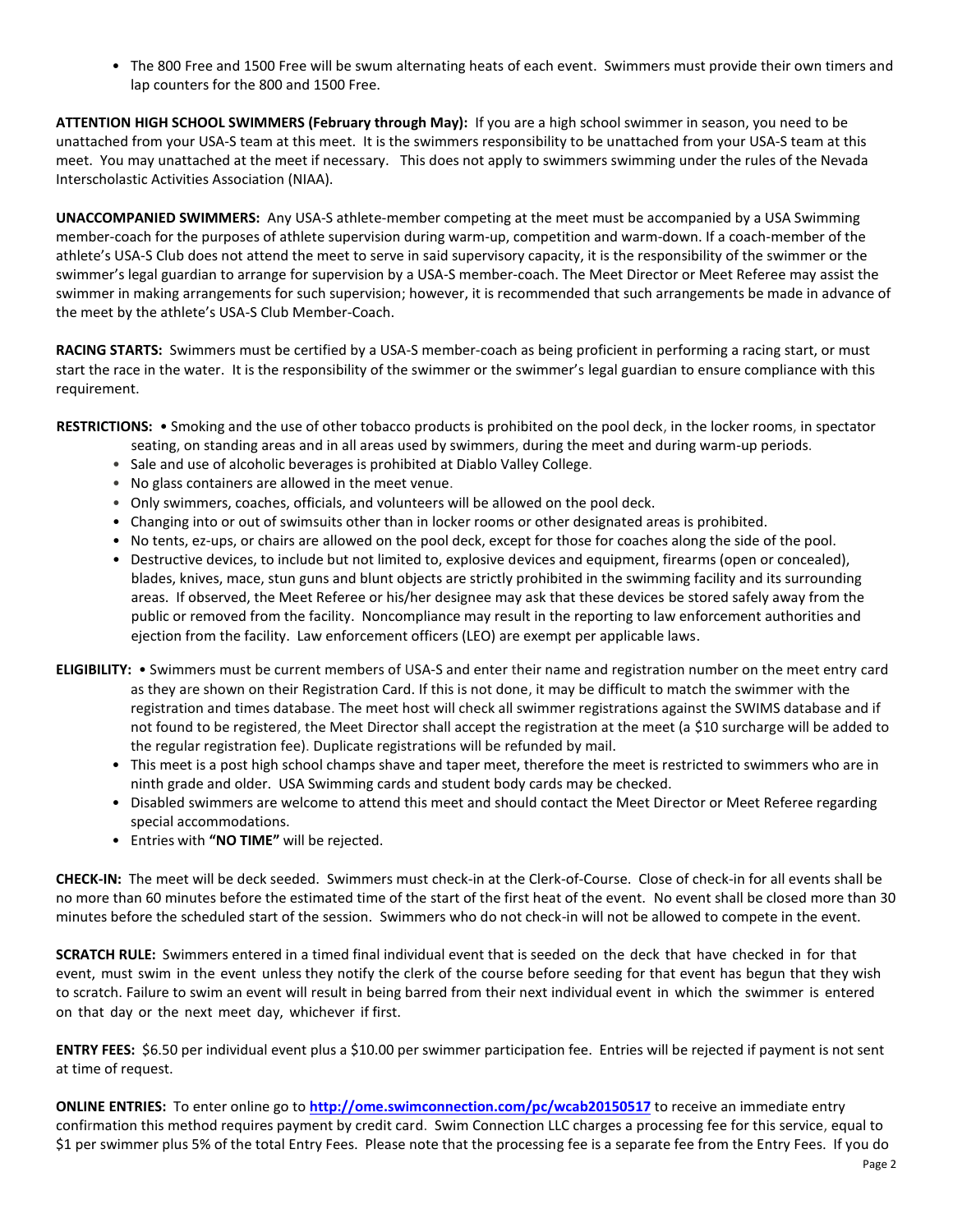not wish to pay the processing fee, enter the meet using a mail entry. Entering online is a convenience, is completely voluntary, and is in no way required or expected of a swimmer by Pacific Swimming. **Online entries will be accepted through 11:59 p.m. on Friday, May 15.**

**MAILED OR HAND DELIVERED ENTRIES:** Entries must be on the attached consolidated entry form. Forms must be filled out completely and printed clearly with swimmers best time. **Entries must be postmarked by midnight, Wednesday, May 15, or hand delivered by the conclusion of the prelims session of the NCS meet on Friday, May 15.** No late entries will be accepted. No refunds will be made, except mandatory scratch downs. Requests for confirmation of receipt of entries should include a selfaddressed envelope.

## **Make check payable to: Walnut Creek Aquabears Mail entries to: WCAB Meet Entries, 1374 Lupine Court, Concord, CA 94521 Hand-deliver entries to: WCAB entries box in the office at the NCS meet**

## **AWARDS:** None.

**ADMISSION:** Free. Meet programs will be posted at the pool, online at [http://www.aquabears.org,](http://www.aquabears.org/) and provided to coaches and officials.

**HOSPITALITY:** Hospitality available for coaches, officials, timers, and volunteers. Lunches will be provided for coaches and working deck officials. There will be a snack bar.

| <b>Session 1 - SCY</b> |            |                       |  |  |  |  |
|------------------------|------------|-----------------------|--|--|--|--|
| Girls<br>Event#        | Event      | <b>Boys</b><br>Event# |  |  |  |  |
| $\mathbf{1}$           | 200 Breast | $\overline{2}$        |  |  |  |  |
| 3                      | 100 Free   | 4                     |  |  |  |  |
| 5                      | 200 Back   | 6                     |  |  |  |  |
| 7                      | 200 Fly    | 8                     |  |  |  |  |
| 9                      | 200 Free   | 10                    |  |  |  |  |
| 11                     | 200 I.M.   | 12                    |  |  |  |  |
| 13                     | 100 Back   | 14                    |  |  |  |  |
| 15                     | **500 Free | 16                    |  |  |  |  |
| 17                     | 100 Breast | 18                    |  |  |  |  |
| 19                     | 100 Fly    | 20                    |  |  |  |  |
| 21                     | 400 I.M.   | 22                    |  |  |  |  |
| 23                     | 50 Free    | 24                    |  |  |  |  |

## **ORDER OF EVENTS**

| <b>Session 1 - SCY</b> |                |                       |  | <b>Session 2 - LCM</b> |            |                       |  |  |
|------------------------|----------------|-----------------------|--|------------------------|------------|-----------------------|--|--|
| iirls<br>ent #         | Event          | <b>Boys</b><br>Event# |  | <b>Girls</b><br>Event# | Event      | <b>Boys</b><br>Event# |  |  |
| $\mathbf{1}$           | 200 Breast     | $\overline{2}$        |  | 101                    | 200 Breast | 102                   |  |  |
| 3                      | 100 Free       | 4                     |  | 103<br>100 Free        |            | 104                   |  |  |
| 5                      | 200 Back<br>6  |                       |  | 105                    | 200 Back   | 106                   |  |  |
| $\overline{7}$         | 200 Fly        | 8                     |  | 107                    | 200 Fly    | 108                   |  |  |
| 9                      | 200 Free       | 10<br>109             |  | 200 Free               | 110        |                       |  |  |
| 11                     | 200 I.M.       | 12                    |  | 111                    | 200 I.M.   | 112                   |  |  |
| 13                     | 100 Back<br>14 |                       |  | 113                    | 100 Back   | 114                   |  |  |
| 15                     | **500 Free     | 16                    |  | 115                    | 400 Free   | 116                   |  |  |
| 17                     | 100 Breast     | 18                    |  | 117                    | 100 Breast | 118                   |  |  |
| 19                     | 100 Fly        | 20                    |  | 119                    | 100 Fly    | 120                   |  |  |
| 21                     | 400 I.M.       | 22                    |  | 121                    | 400 I.M.   | 122                   |  |  |
| 23                     | 50 Free        | 24                    |  | 123                    | 50 Free    | 124                   |  |  |
|                        |                |                       |  | 125                    | *800 Free  | - -                   |  |  |
|                        |                |                       |  | $- -$                  | *1500 Free | 126                   |  |  |

\*Events 125 and 126 will be swum fastest to slowest, alternating heats of each event,

and swimmers must provide their own timers and lap counters.

\*\* Swimmers in Events 15-16 must provide their own lap counters.